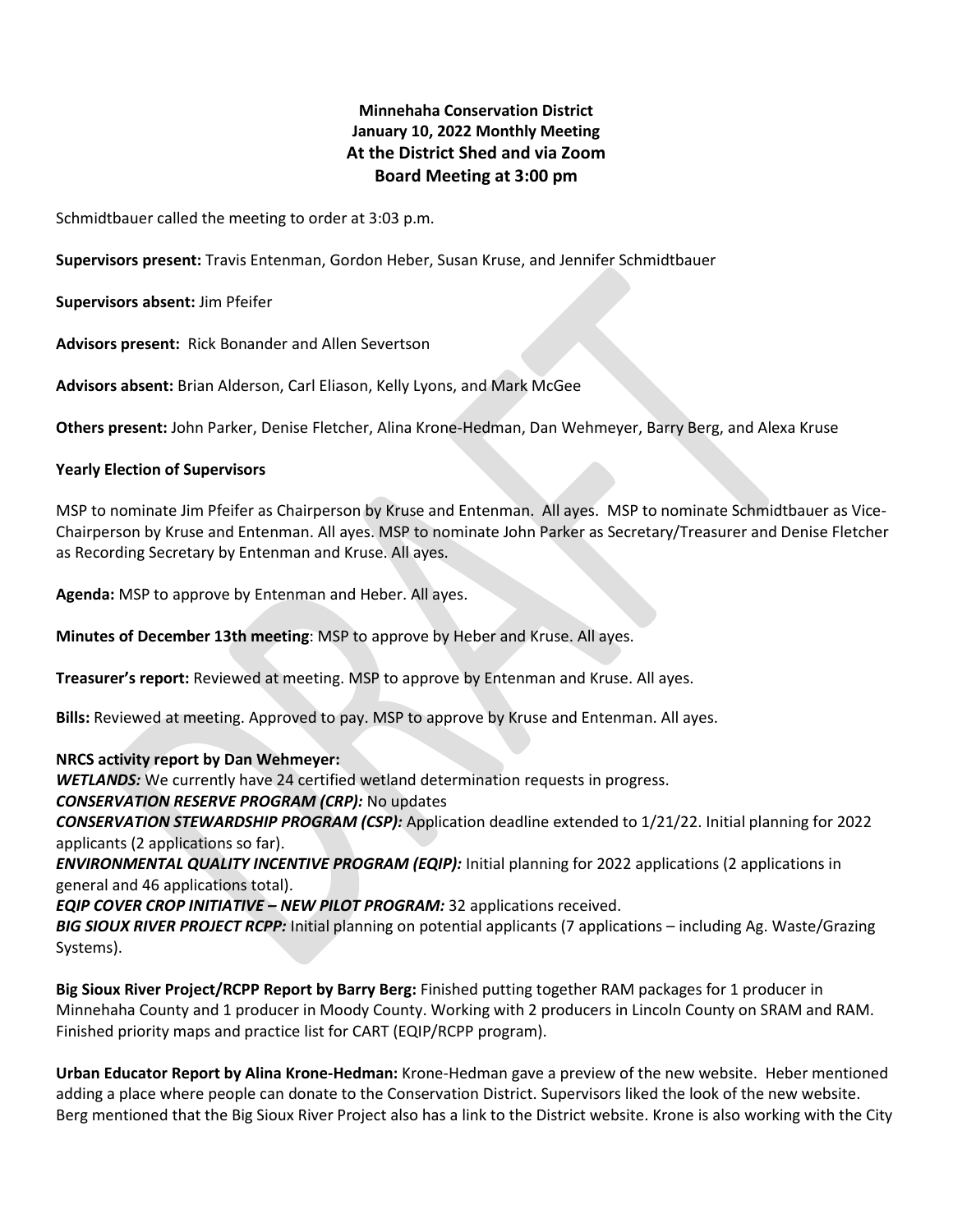of Sioux Falls regarding obtaining a site for a community garden. She is also collaborating with the City on infrastructure projects.

**Public Comment Time – 15 minutes** – Bonander mentioned a proposed CO2 pipeline project meeting that will be held in Garretson on January  $18^{th}$  from  $11:00$  am  $-1:00$  pm at the American Legion. Kruse will plan to attend. Hazardous material would be transported in the pipelines. Parker mentioned that there is another proposed CO2 pipeline project on the west side of town that would transport waste from ethanol plants. He and Brian Top attended a meeting last fall.

# **Update from Supervisors** - None

### *OLD BUSINESS*

**1. Service Report (bio-solids, tree planting, grass planting, Gevik Site, etc.)**

Bio-solids: Complete until spring. Trees: 25 acres planned. Grass: 200 CRP acres planned. 30' and 15' drills are being rented for spring. Gevik Site: Parker will meet with Chad of Confluence next week about plans for changes. The newsletter will be put together and go out the last week of January.

# **2. Budget Plan 2022**

Parker presented the budget figures. MSP to approve 2022 Budget Plan by Heber and Entenman. All ayes.

**3. Soil Health Convention – January 18-19, 2022 in Aberdeen, SD**

Per Parker, these are two good days of soil education that can be attended in person or virtually. Entenman plans to attend.

**4. Sediment & Erosion Regulation Review**

The document was reviewed. Only a couple complaints have been received and were handled. MSP by Heber and Kruse that the board reviewed the regulations and will adopt them. All ayes.

### *NEW BUSINESS*

- **1. South Dakota Association of Conservation Districts 2022 Membership Investment** MSP to pay annual membership investment of \$975.00 by Heber and Entenman. All ayes.
- **2. National Convention – Orlando, FL – February 12-16, 2022** Let Parker know if interested in attending.
- **3. Sioux Falls Farm Show – January 26 – 28, 2022** District has not been participating in recent years. Parker will volunteer time if needed.
- **4. Supervisor Training Module**

There are 10 modules to complete, with much good information for board members. Parker would like to complete a module at the meeting as a group. Kruse and Schmidtbauer would prefer to do the modules on their own. Parker will get information and send out to board members so they can complete this.

**5. Annual Plan of Work & Long-Range Program – Review & Approval** MSP to approve Annual Plan of Work by Entenman and Heber. All ayes. MSP to approve Long-Range Program by Heber and Entenman. All ayes.

### **Executive Session (if needed)** – None

*CONSERVATION PLAN SIGNING* - None